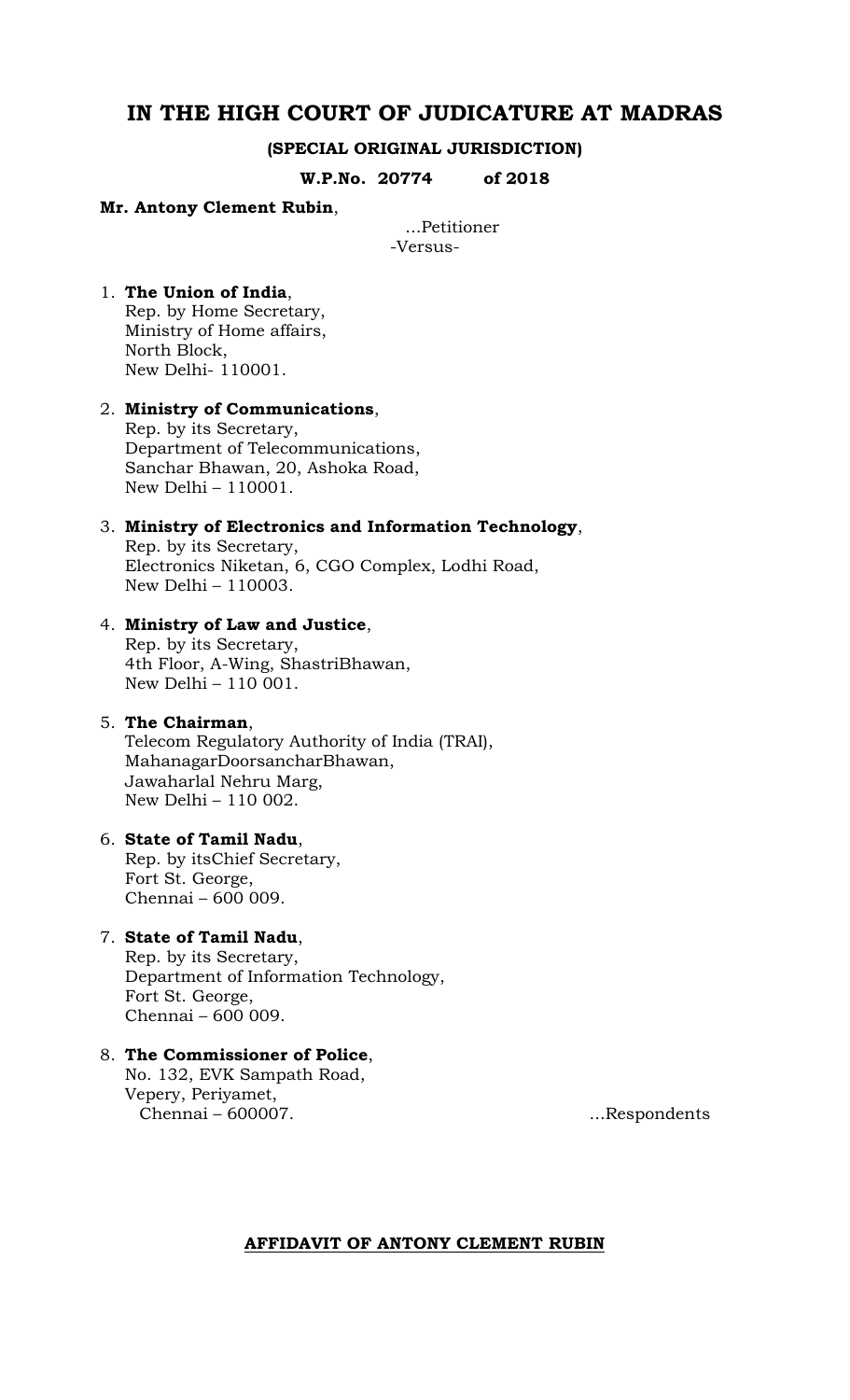I, Antony Clement Rubin, S/o. Mr.R.B.Rubin, aged about \_\_\_\_ years, residing at Chennai – 600012, do hereby solemnly affirm and sincerely state as follows:

- 1. I submit that I am the petitioner herein and as such I am well acquainted with the facts of the case.
- 2. I submit that I am filing this present Writ Petition in public interest under Article 226 of the Indian Constitution seeking, inter alia, the immediate intervention of this Hon'ble Court to address the undue hardship endured by the general public,particularly the younger generation girls and boys, owing to the rising instances of humiliation, disgrace and defamation caused to them through cyber-bullying and other intolerable activities on social media.I am filing this Writ Petition praying this Hon'ble Court to issue a Writ of Mandamus or any other appropriate Writ or direction to the Respondents to mandatelinking of Aadhaarfor the purpose of authentication while obtaining any e-mail or user account (Social Media Accounts - Facebook, Instagram, YouTube and Twitter or Utility Accounts - Paytm, Uber, Ola, Gmail, Yahoo and Hotmail).
- 3. I submit that I am a social activist and an Animal Welfare Officer. I am also an Ex-member of the Performing animals Sub-committee in the Animal Welfare Board of India. I am not an exception to the menace of cyber-bullying caused by unknown users in the social mediaplatform.
- 4. I submit that the Respondents herein are the Union of India, along with the nodal Ministries of Communications (Department of Telecommunications), Electronics & Information Technology, Law & Justice and Telecom Regulatory Authority of India (TRAI), together with the State Government of Tamil Nadu through the State Department of Information Technology and the Commissioner of Police, who are commonly tasked with the operation and implementation of steps for the guarantee of public wellbeing.
- 5. I submit that the present petition is being filed concerning the alarming rate of mishaps due to the menace caused in social media, inter alia, on the younger generation. Making defamatory and character assassinating posts including posting rumors, threats and sexual remarks, comments, memes and caricatures in social media platform greatly contributed to the increasing rate of suicides among the younger generation. The instances of chronic hardship endured by various personsowing to such indignity, disparagement and denigration caused have multiplied by leaps and bounds over the years. The balance between right to life and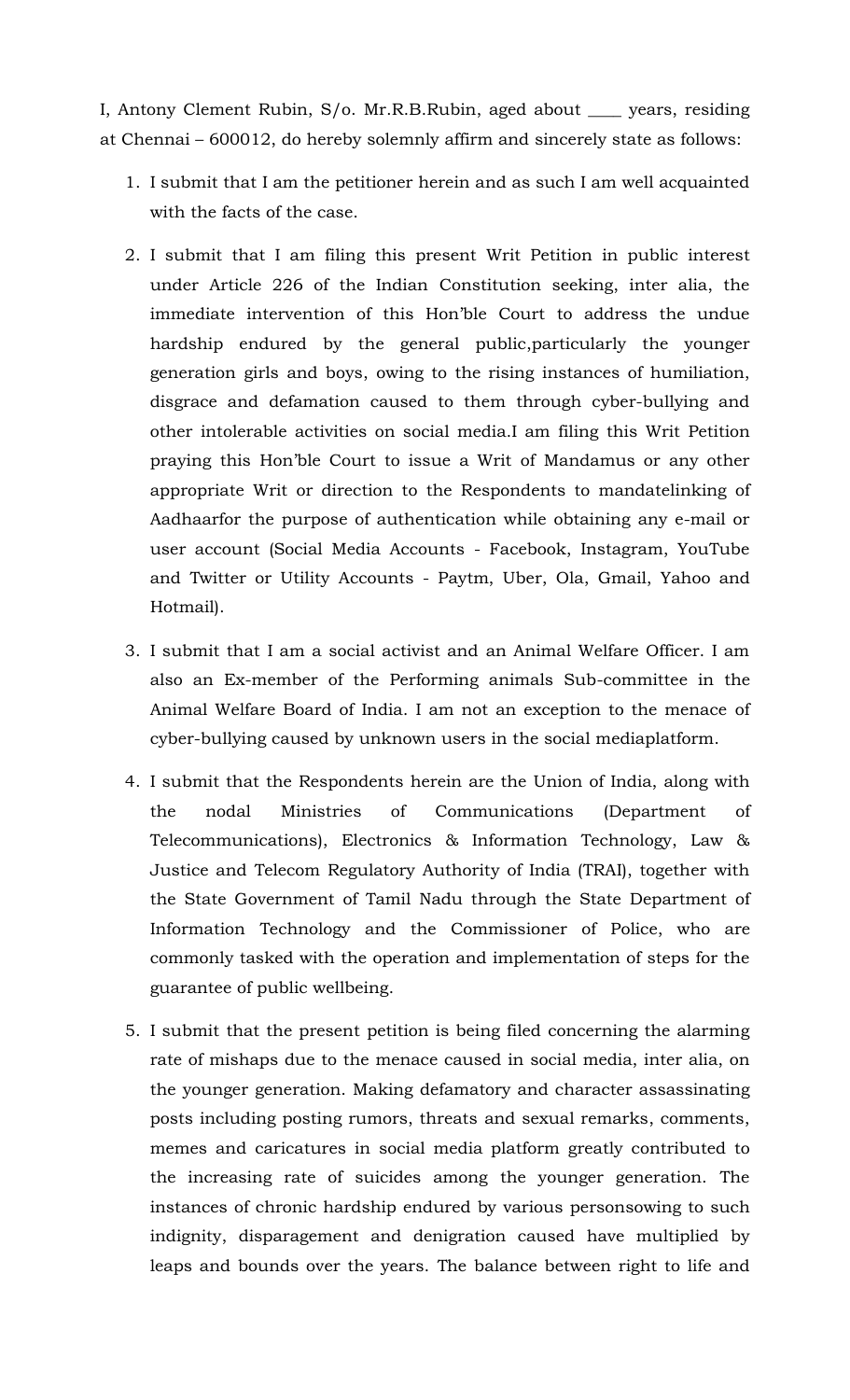freedom of speech and expression is completely lacking in social media environment as the originators of the abusive and defamatory posts are always hidden and mostly unknown in almost all the issues that come up from any social media platform.

- 6. I submit that the recent unforgettable misery which took the lives of so many young children wasa game circulated through social media namely the 'blue whale' challenge. It was a time when the administrators of the game as well as the targets/victims of the game were very difficult to find and locate, for the only reason that there is no record of the true identity of the users of social media accounts. It is notable that end number of fake accounts could be created and its actual impact on the society is always unnoticed.
- 7. I submit that it is hugely noteworthy that the handling of social media is far more difficult than actually handling traditional media. While the first and foremost difficulty is applicability of jurisdiction on one hand, the second major predicament is the identification as to who is the contemnor behind any post over social mediaas there is no authentication as to such identity and the companies possessing the same barely bother to disclose them when sought for by our Cyber Departmentofficials.
- 8. I submit that as far as the culpability is concerned, social media is more vulnerable as the contents are not regularized and unchecked before being published online. This increases the risk of incorrect reporting and in turn resulting in erroneous opinions based upon misleading facts. While the contents of newspapers and electronic media are reasonably controllable, this is not the case when the turn of social media comes. No regulations are in force to censure, pre-censure the contents. Social media has such far-fetched boundaries that even the authenticity of an original individual who publishes such contents online is not known in most cases, as instances of impersonation equivalently rank high. The ability to publish is therefore readily available to people who do not have a professional background in respect of the matters about which they are communicating and whose thoughts and opinions are not fact-checked by anyone.It is most humbly submitted, that this situation, is nothing short of a ticking time bomb.
- 9. I submit that according to a report in the Next Web, India claims the first position with 241 million Facebook users, ahead of United States with 240 million Facebook users as on July 2017. Facebook is the most prominent social network universally, with a global usage dispersion of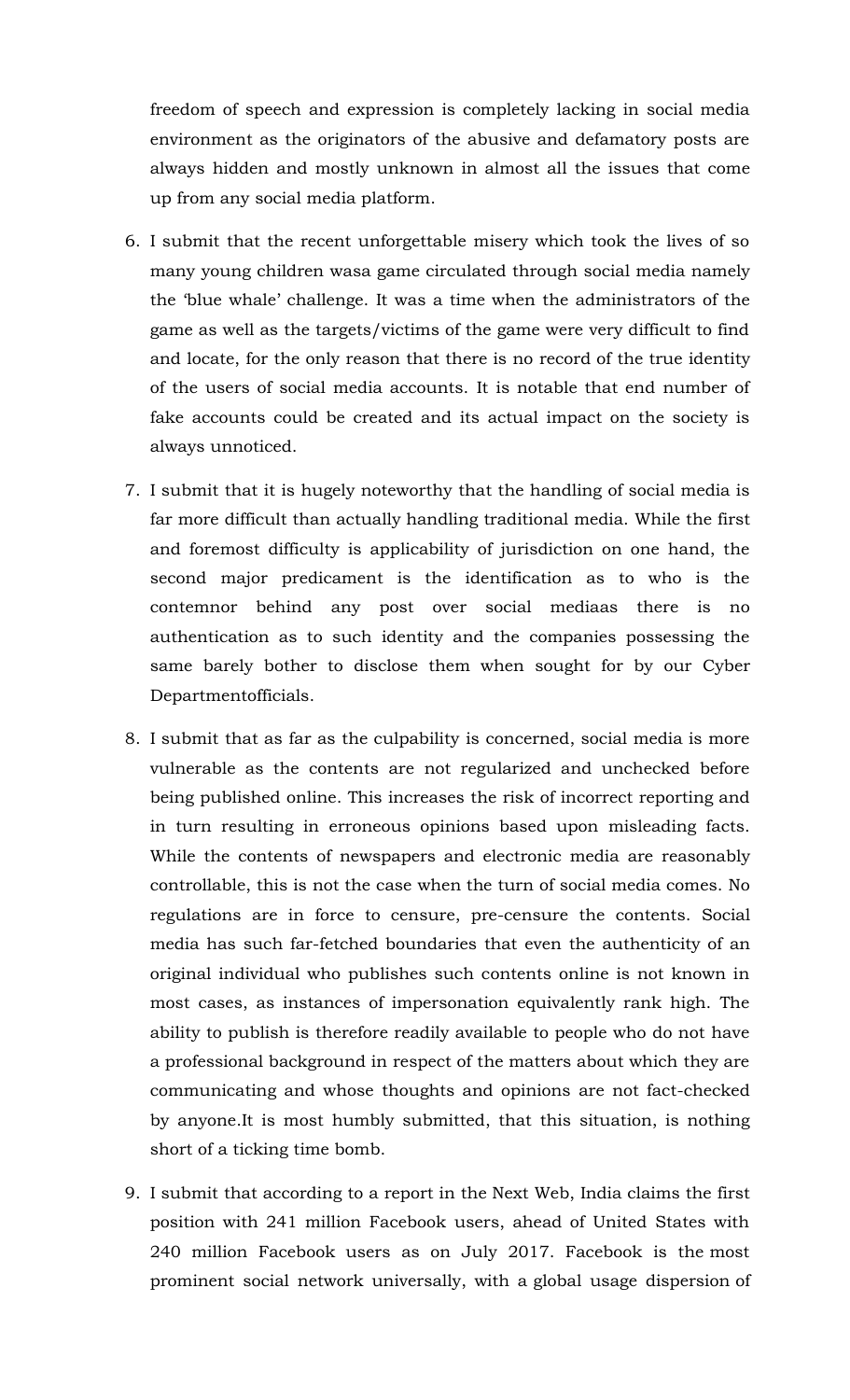22.9 percent. In 2018, the Twitter's micro blogging site is anticipated to reach 30.4 million monthly active users in India, up from 26.7 million in 2017. Meanwhile, YouTube is seeing a colossal surge in India with 180 million monthly active users on mobile devices alone as on March 2017. The video sharing website also has 14 Indian autonomous content creators on its platform with one million subscribers each. Also, Paytm which initially started by offering mobile recharge and utility bill payments, currently operates as a full marketplace for consumers via its mobile apps, having nearly 230 million users as on August 2017.

- 10. I submit that on 07.01.2018, a Facebook page 'Redefining Animal Welfare –RAW' has posted derogatory remarks on those Animal Welfare officers who were appointed on 05.01.2018 by the Animal Welfare Board of India (AWBI) to observe Jallikattu event across Tamil Nadu. The post also maligned the name of Ms. Maneka Gandhi, Hon'ble Central Minister for Women and Children, Government of India. One Facebook user has commented on the post to share photos of the Animal Welfare Officers and added that he would make special arrangements that the deputed officers would never forget. Subsequently, I lodged a Complaint with the Commissioner of Police, Chennai on 08.01.2018 to probe into the matter and take action on those people who posted the same on the page. The same Facebook page, again on 18.01.2018posted derogatory and seriously defaming remark on Ms. Maneka Gandhi, Hon'ble Central Minister and the Animal Welfare Officers. A Complaint was again filed on 18.01.2018 to the Commissioner of Police, Chennai following the Complaint filed on 08.01.2018 to take action on those people behind the Facebook page.
- 11. As there was enormous delay on the part of the CCB to file an FIR in the above complaint, I filed a case in Crl.O.P. bearingNo. 2322 of 2018 before the Hon'ble High Court of Madras praying for a direction to the CCB to probe into the issue without any further delay and to register the FIR on the defamers based on the Complaints lodged by me dated 08.01.2018 and 18.01.2018. I humbly submit that the Hon'ble High Court vide an Order dated 05.02.2018 allowed the same by directing the CCB to probe into the matter and register the FIR. Thereupon, the CCB issued a closure report on 19.03.2018 by stating that no cognizable offence was made out.
- 12. I submit that more than 10,000 requests are made by the cyber crime wing of the Chennai police to social media firms such as Twitter and Facebook in the past two years, asking them to delete objectionable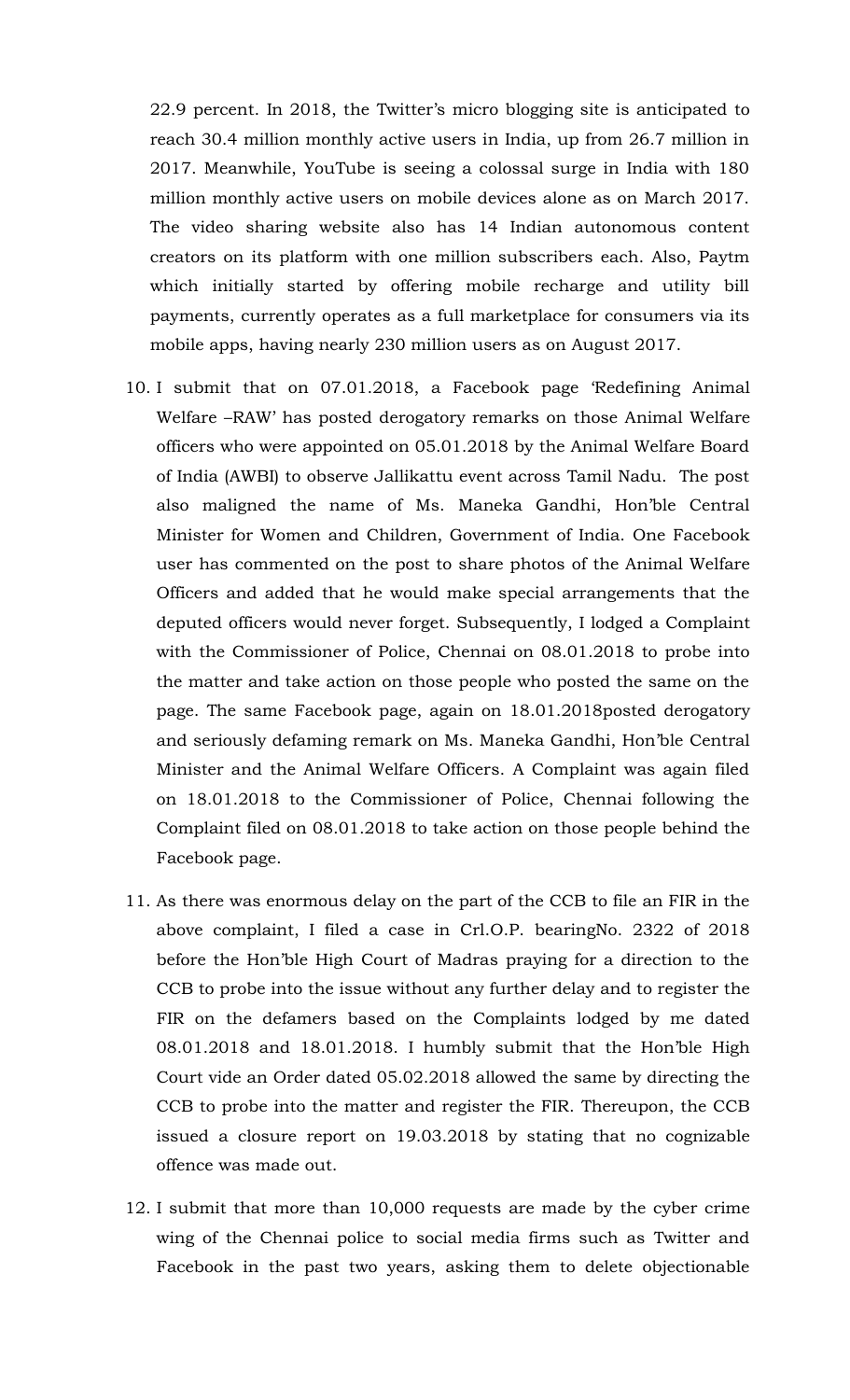posts or seeking details of those behind such posts. However, there seemed to be no response from the social media firms. On an average, atleast 20 requests are made to the social media firms every day based on complaints made at the Chennai city commissioner's office seeking action over objectionable posts. I submit that such social media organizations reply only to 3 to 5 requests, ignoring the others as irrelevant. Later, all these complaints are treated as local petitions and closed subsequently, which shows the inefficiency of our cyber officials in getting the information and the non-cooperation of the social media firms in replying to the requests.

- 13. I submit that one of the social media firms namely Facebook, very recently tested its 'name on your Aadhar card' prompt to check fake accounts. It was clarified by Facebook that it is only an attempt to encourage new users to use their real name as mentioned in their Aadhar card to make it familiar to their friends and family and that it is a step ahead to check the spread of fake accounts in social media. However, Facebook has stated that this prompt test is now finished and that they don't have any plan to roll this test further.
- 14. I submit that the virulent and large scale deterioration of morality and dignity that the cyber-bullying and other abusive posts, comments and memes bring with them is profoundly recognized by everyone. Further, many women are reluctant to join social media to avoid being defamed by anonymous users. In such a case, I pray to raise a substantial question as to who would incur responsibility with regard to the same. While the law has provided the victims, the remedy to claim for damages caused by defamers, it has always been very difficult to identify the true persons behind the curtain of social media, which questions the enforceability and the extensive usage of the remedy.
- 15. I submit that I have not filed this petition with personal interest, or private/oblique motive. I do not have beneficial interest in any manner from the relief sought in the present petition save as a member of general public. I am filing this present petition with the public interest to not only save the lives of victims but also to capture such impersonated users, which ultimately would result in a menace-free social media environment.
- 16. I submit that representations were made to the Respondents herein to take due action in this regard. However, no action has been taken so far nor did I receive any reply,therefore this Petitioner has no other alternative remedy but to approach this Hon'ble Court's inherent power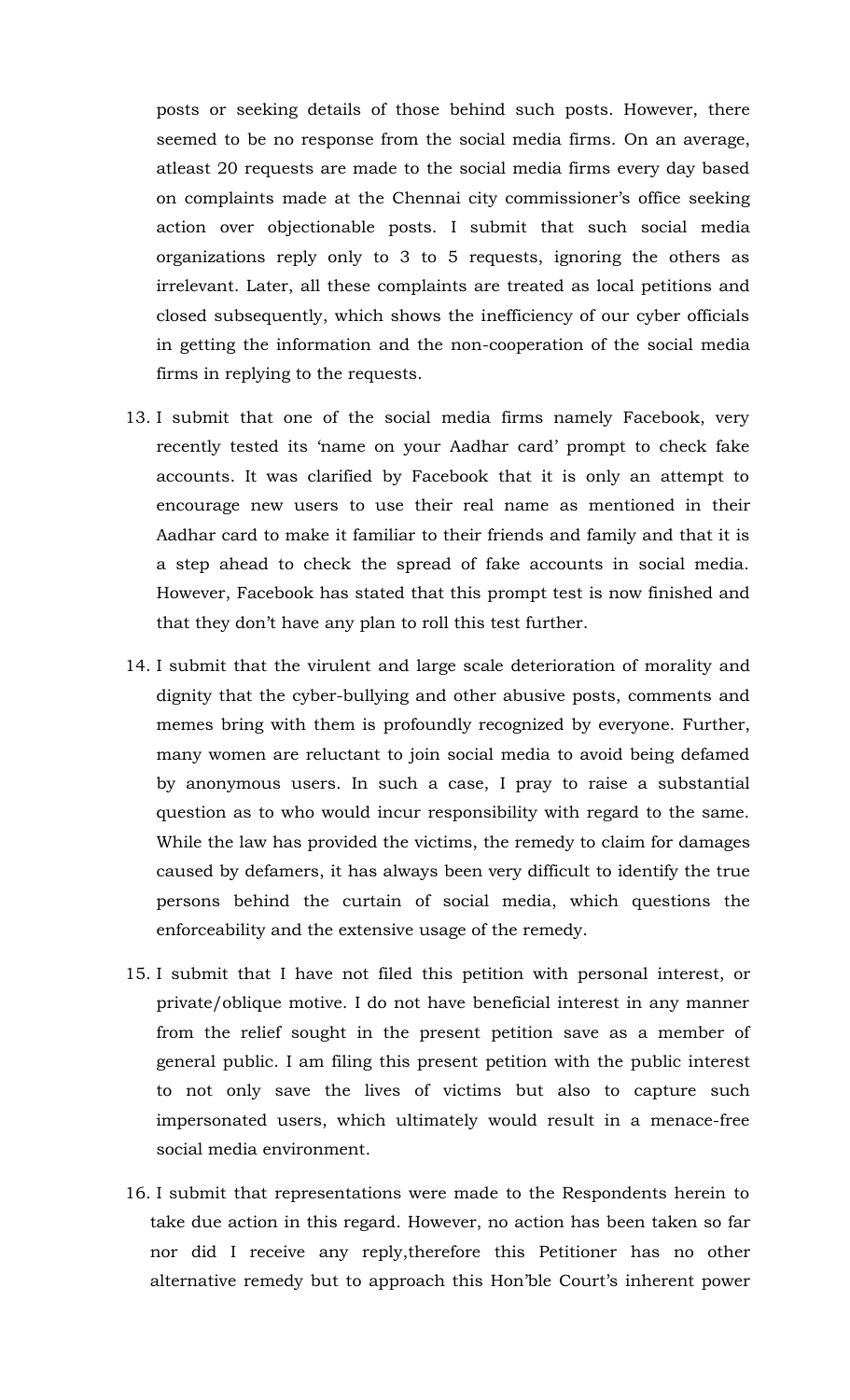based on the following grounds mentioned below under provisions of article 226 of the Constitution of India as a Public-Spirited citizen only based on the concern of billions of E-Citizens of India will be get victimized and chances of getting defamed and lose their dignity which is being against the preamble of our Constitution of India.

- (i) I submit that this PIL is filed only for the welfare of the lakhs of abovementioned community people, who are comprised as part and parcel of the General Public.
- (ii) I submit that I have not filed any PIL earlier for some relief. I submit that the Petitioner will pay the cost if any, if the PIL is found to be intended for personal gain or oblique motive.
- (iii) I submit that I filed this Petition with my own funds and not through any other source. Moreover I'm a tax Payer and I've enclosed my PAN card in thetyped set of documents accompanied with my affidavit bearing Pan No.**AGDPR7801D**.
- (iv) I submit that no PIL arising on the same issue, has been filed anywhere.
- (v) I submit that I have given representation to the respondents and the same has been acknowledged by them.

#### **GROUNDS**

- a) A vacuum of law has been created, since there is a lack of clarity on the limits and restrictions posed on freedom of speech and expression as a right for social media. Consequently, there is no deterrence in the society with respect to condemning excessive exercise of such freedom caused due to the lackadaisical enforcement of the legislations. There has been a gross failure to impose stringent sanctions as a result of which perpetrators seek to take advantage of the loopholes in the law.
- b) Though Constitution of India guarantees freedom of speech and expression under *Article 19(1) (a)*, such freedom is also not unrestricted. This is however not practically pertinent in the case of Social Media, which is neither organized nor monitored as it creates unreasonable breach in the right to privacy and dignified life of a common man.
- c) In this context, *International Convention on Civil and Political Rights (ICCPR)* may also be relied upon where *Article 19*  statesthat*"Everyone shall have the right to freedom of expression; this right shall include freedom to seek, receive and impart information and ideas of all kinds, regardless of frontiers, either orally, in writing or in print, in the form of art, or through any other media of his choice. It may*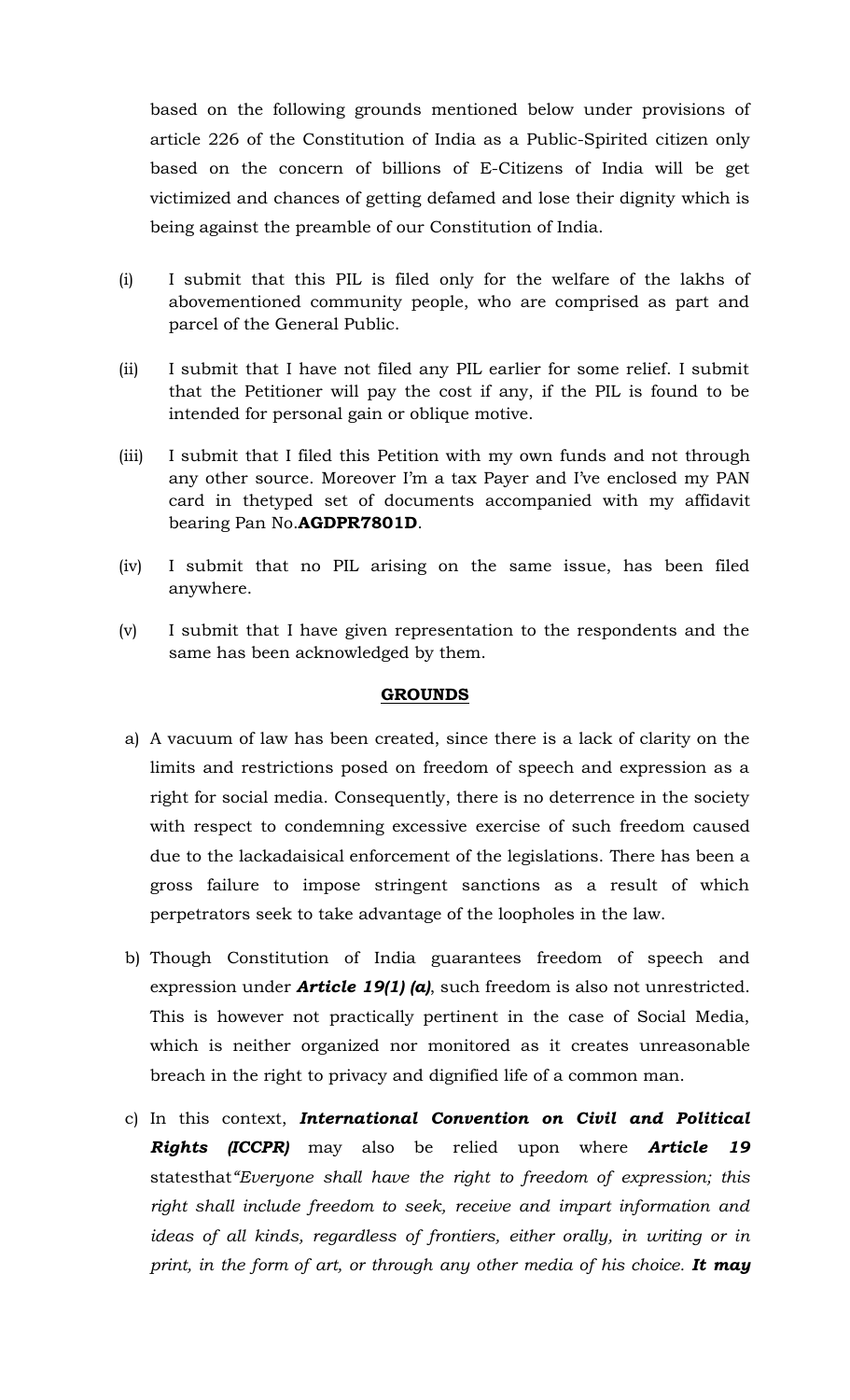*therefore be subject to certain restrictions, but these shall only be such as are provided by law and are necessary: (a) For respect of the rights or reputations of others; (b) For the protection of national security or of public order, or of public health or morals*".

- d) UK's Data Protection bill has landed with a hefty thud, offering recommendations such as "holistic application, data minimization, controller accountability, structured enforcement and deterrent penalties". British consumers are allowed to request for erasing their data and force social media giants like [Facebook](https://www.cnbc.com/quotes/?symbol=FB) to delete embarrassing posts under new data protection legislation. Provisions included in the bill would also let parents and guardians give consent for their child's data to be shared by expanding the definition of 'personal data' to include things like IP addresses and internet cookies (data which is stored when you browse the internet). This measure is part of the European [General Data Protection Regulations \(GDPR\),](http://www.telegraph.co.uk/business/2017/05/29/british-businesses-risking-huge-fines-ignoring-new-data-rules/) where Facebook has also reported to CNBC (Consumer News and Business Channel) that it is already in compliance with EU data protection laws, and that it would be ready for the implementation of the new data sharing framework.
- e) United States federal and state privacy laws structure a comprehensive privacy regime that administers the collection, storage and use of personal data. The Electronic Communications Privacy Act (governs electronic communications), the Computer Fraud and Abuse Act (protects against computer crimes), the Children's Online Privacy Protection Act (governs the collection of personal data from children online and parental notice and consent) and the Family Educational Rights and Privacy Act (governs educational records) are a few notable privacy legislations in USA. Additionally, numerous US state and nonstate entities impose varied broad data security and data breach notification laws that affect the storage of sensitive personal data. These statutes regulate the interception of electronic communications andcriminalise unauthorized access of computer systems, computer tampering, identity theft, etc. through imposingpenalties such as incarceration, forfeiture and restitution. The Cyber-security Information Sharing Act, adopted in 2015, facilitates the sharing of cyber-threat indicators between the Government and private companies, which also boosts companies' capacity to employ network monitoring and other defensive measures.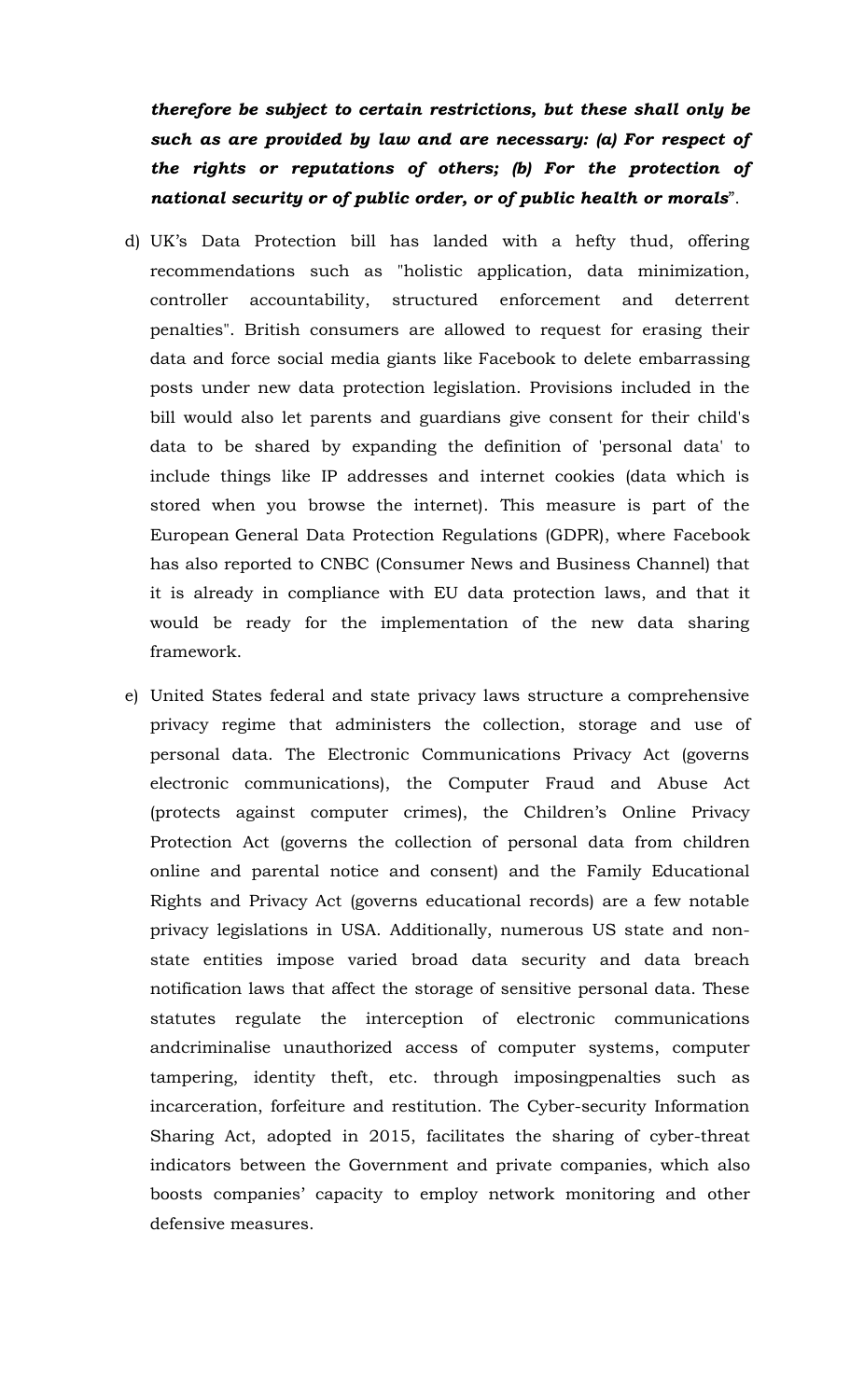- f) At present, there is no Data Protection Law in place in India for the safeguarding of such information.There is no assurance whatsoever, on how the sensitive data collected by abusers, with whom it will be shared, under what circumstances, and in the event of it being compromised what consequences a citizen who submitted such data will face. Further, there is no indication that the storing of such information on private servers can be adequately protected being accessed by a private entity.
- g) Section 8(3)(c) of the Aadhaar Act could be relied which lays down as follows: "*A requesting entity shall inform, in such manner as may be specified by regulations, the individual submitting his identity information for authentication, the following details with respect to authentication, namely:— (a) the nature of information that may be shared upon authentication; (b) the uses to which the information received during authentication may be put by the requesting entity; and (c) alternatives to submission of identity information to the requesting entity*". Further reliance is placed on few noteworthy provisions of the Information Technology Act, 2000, namely Section 66D (Punishment for cheating by personation by using computer resource) and Section 69B (Power to authorize to monitor and collect traffic data or information through any computer resource for cyber security).
- h) There exists a pressing need for administration, regulation and supervision ofsocial media, especially onabusive and derogatory posts, comments and memes which further promotes misinformation and propaganda. Taking note of the aforesaid factors, particularly their unhealthy effects thereof, mandating linking of Aadhar is considered to be the most practical way of addressing the menace and imposing stringent penalties, as it paves way for tracking the individual identities uploading multiple posts and memes.
- i) I am approaching this Hon'ble Court directly, because this is an issue of national importance having wide ranging ramifications, and an order of this Hon'ble Court is the heart of the present writ petition.

#### **Prayer:**

It is therefore prayed that this Hon'ble Court may be pleased to issue a writ of mandamus directing the Respondents to declare that linking of Aadhaar or anyone of the Government authorized identity proof as mandatory for the purpose of authentication while obtaining any email or user account (Social Media Accounts - Facebook, Instagram, YouTube and Twitter or Utility Accounts - Paytm, Uber, Ola, Gmail, Yahoo and Hotmail) thereof and to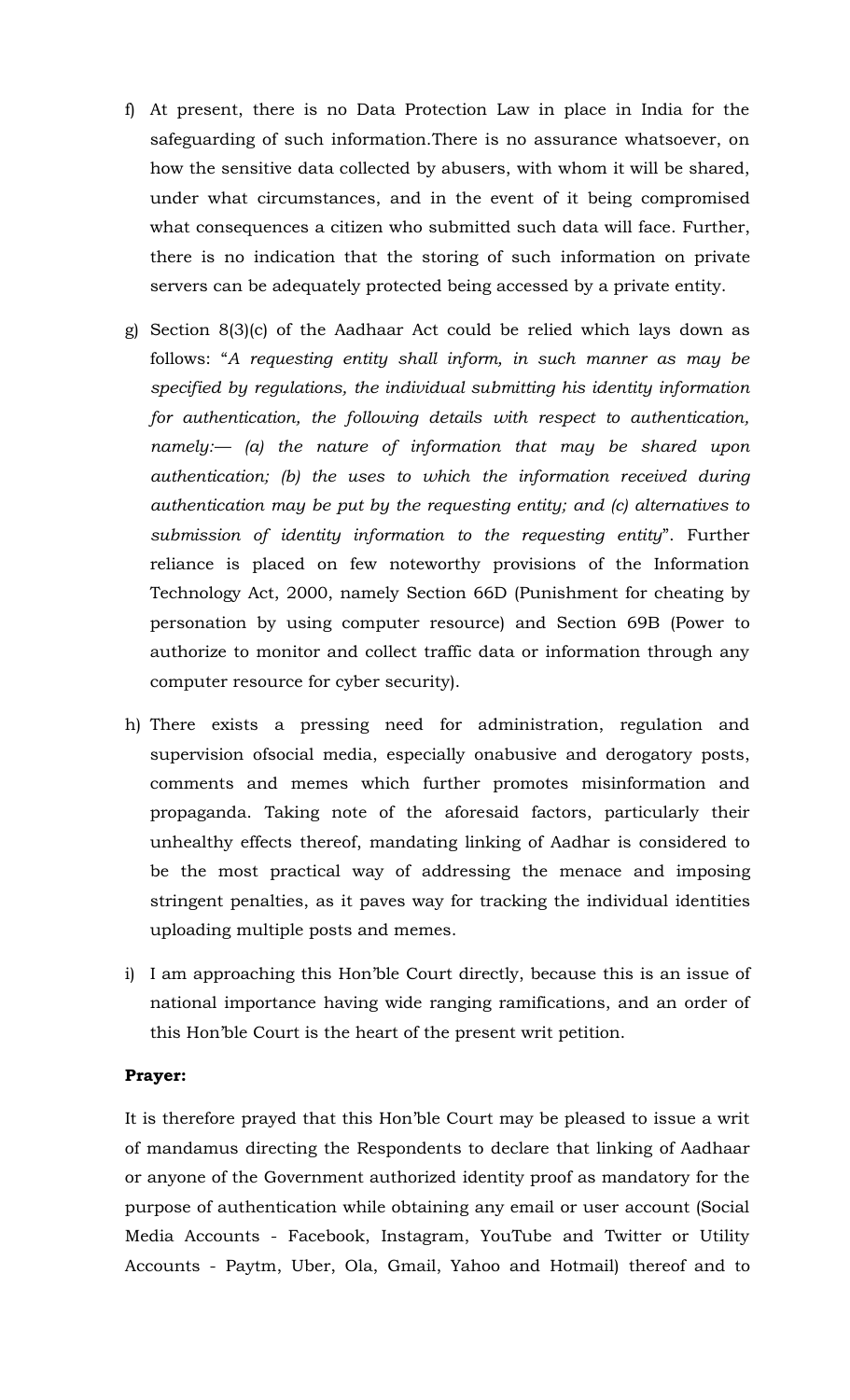appoint an special and skilled task force to monitor into the rising instances of all sorts of cyber defamations and cyber stalking and to protect the innocent victimized E-Citizens of India every day and pass any other order as this Hon'ble Court may deem fit and proper in the circumstances of the case and thus render justice.

Solemnly affirmed at Chennai BEFORE ME on this 19thday of July 2018 and signed his name in my presence.

ADVOCATE: CHENNAI

# **IN THE HIGH COURT OF JUDICATURE AT MADRAS**